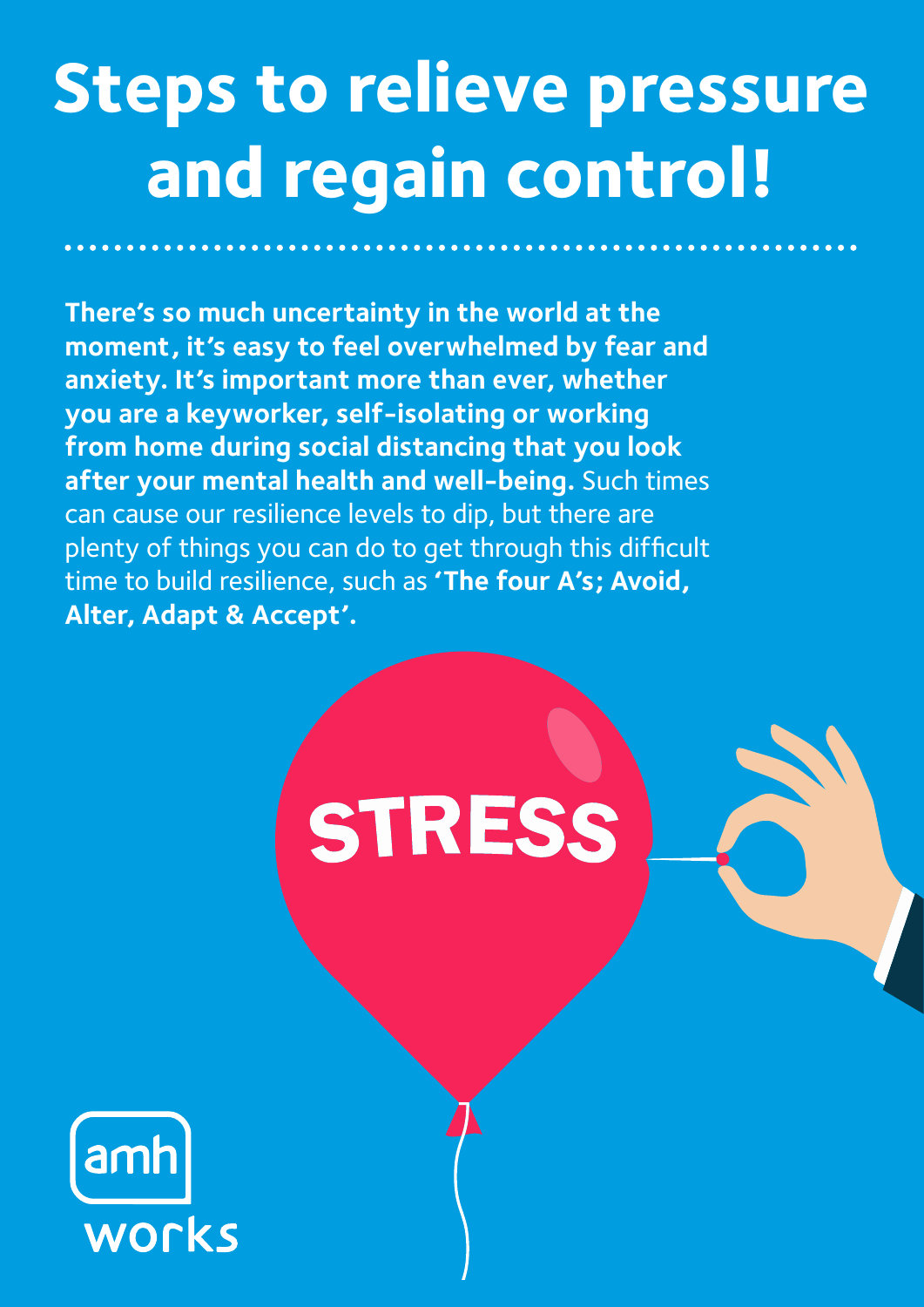

#### **Avoid**

It's important to remember, it's not healthy to avoid a stressful situation that needs to be addressed but you may be surprised by the number of pressures and stressors in your life you can reduce and take control of.

**Its ok to say no:** Know your own limits, ensure that you are not taking too much on, it's important to practice self-care.

**Avoid people who cause you stress:** Its ok to avoid the people who cause you unnecessary stress, you might want to take some time apart from that person or even end the relationship.

**Control your environment:** Taking control of your environment can help alleviate pressure, we live on a notified and anxious planet, ration social media and the news. If taking a trip to the local grocery store might cause you worry, try shopping online to create less stress and promote a greater sense of peace and control.



#### **Alter**

Sometimes you can't avoid a stressful situation but you can alter it.

**Speak your mind:** It's ok to voice how you are feeling in a respectful manner, practise becoming more assertive to ensure your worries and concerns are heard. Try to tackle the problem early to avoid the situation from escalating.

**Finding the middle ground:** Be willing to compromise and also change some things about yourself in order to find a happy outcome for all parties.

**All work and no play?:** The Five Ways to Well-being provide five key steps that you can take as your mental 'five-a-day' to contribute to your overall well-being. Don't worry, we know there are restrictions in place, that's why we have created a toolkit with lots of creative ideas for each step, will you take them on?